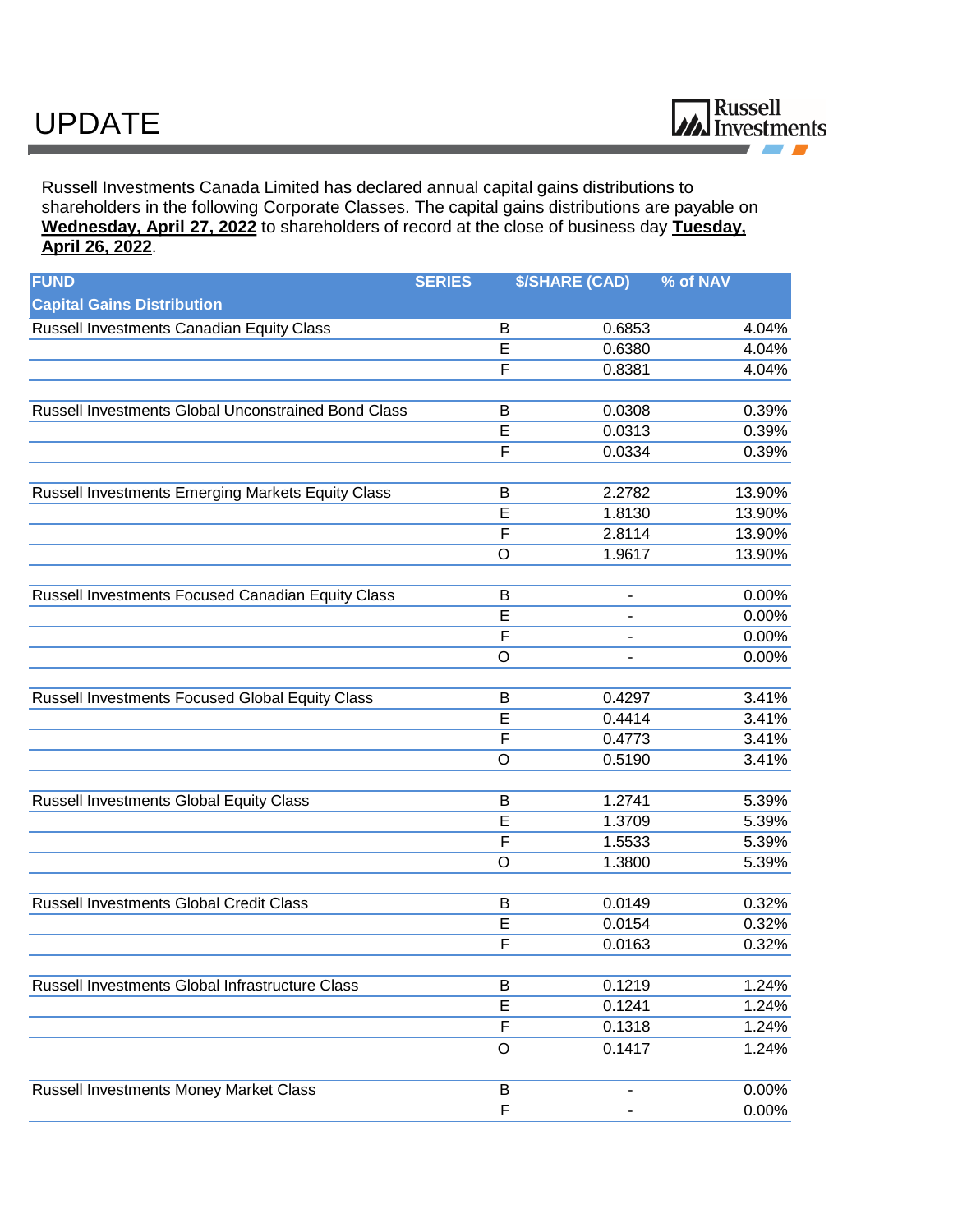| <b>FUND</b>                                          | <b>SERIES</b>                    | <b>\$/SHARE (CAD)</b> | % of NAV     |
|------------------------------------------------------|----------------------------------|-----------------------|--------------|
| <b>Capital Gains Distribution</b>                    |                                  |                       |              |
| <b>Russell Investments Overseas Equity Class</b>     | B                                | 0.7592                | 4.58%        |
|                                                      | $\overline{E}$                   | 0.7934                | 4.58%        |
|                                                      | $\overline{F}$                   | 0.9248                | 4.58%        |
|                                                      | $\circ$                          | 0.8844                | 4.58%        |
|                                                      |                                  |                       |              |
| Russell Investments Global Smaller Companies Class   | B                                | 1.7902                | 13.33%       |
|                                                      | E                                | 1.8498                | 13.33%       |
|                                                      | $\overline{F}$                   | 2.0259                | 13.33%       |
|                                                      | $\circ$                          | 2.1432                | 13.33%       |
| Multi-Asset Growth Strategy Class                    | B                                | 0.5309                | 2.70%        |
|                                                      | E                                | 0.4582                | 2.70%        |
|                                                      | $\overline{F}$                   | 0.6342                | 2.70%        |
|                                                      | $\circ$                          | 0.3614                | 2.70%        |
|                                                      | $B-5$                            | 0.2393                | 2.70%        |
|                                                      | $F-5$                            | 0.2571                | 2.70%        |
|                                                      |                                  |                       |              |
| Russell Investments Canadian Dividend Class          | B                                | 0.0279                | 0.24%        |
|                                                      | E                                | 0.0294                | 0.24%        |
|                                                      | F                                | 0.0323                | 0.24%        |
|                                                      | $\circ$                          | 0.0333                | 0.24%        |
|                                                      | <b>US Dollar Hedged Series B</b> |                       | 0.00% USD    |
| Russell Investments Diversified Monthly Income Class | $\mathsf B$                      | 0.6687                | 3.76%        |
|                                                      | E                                | 0.6518                | 3.76%        |
|                                                      | $\mathsf{F}$                     | 0.7725                | 3.76%        |
|                                                      | $\circ$                          | 0.6276                | 3.76%        |
|                                                      | $B-5$                            | 2.5416                | 3.76%        |
|                                                      | $B-7$                            | 1.9215                | 3.76%        |
|                                                      | $E-5$                            | 0.3516                | 3.76%        |
|                                                      | $E-7$                            | 0.2714                | 3.76%        |
|                                                      | $F-5$                            | 2.9900                | 3.76%        |
|                                                      | $F-7$                            | 2.2391                | 3.76%        |
|                                                      | $O-7$                            | 2.3669                | 3.76%        |
| US Dollar Hedged Series B-5                          |                                  | 0.2743                | 3.76% USD    |
|                                                      | US Dollar Hedged Series F-5      | 0.2939                | 3.76% USD    |
|                                                      |                                  |                       |              |
| <b>Russell Investments Fixed Income Class</b>        | B                                | 0.0116                | 0.10%        |
|                                                      | E                                | 0.0109                | 0.10%        |
|                                                      | F                                | 0.0128                | 0.10%        |
|                                                      | $B-3$                            | 0.0534                | 0.10%        |
|                                                      | $B-5$                            | 0.0420                | 0.10%        |
|                                                      | $E-3$                            | 0.0541                | 0.10%        |
|                                                      | $E-5$                            | 0.0426                | 0.10%        |
|                                                      | $F-3$                            | 0.0579                | 0.10%        |
|                                                      | $F-5$                            | 0.0454                | 0.10%        |
|                                                      | <b>US Dollar Hedged Series B</b> | 0.0074                | 0.10% USD    |
|                                                      | US Dollar Hedged Series F        | 0.0074                | $0.10\%$ USD |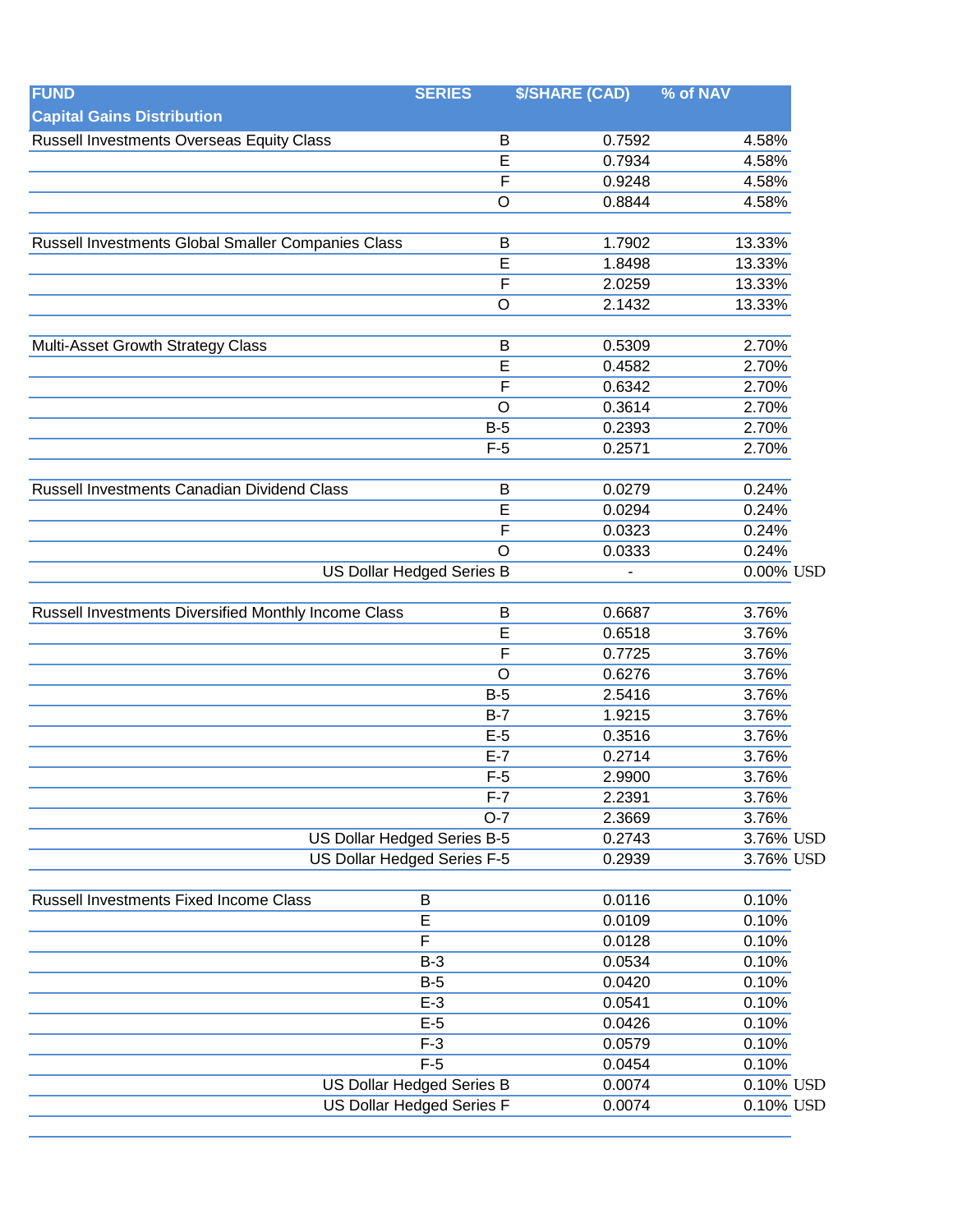| <b>FUND</b>                                 | <b>SERIES</b>                     | <b>\$/SHARE (CAD)</b> | % of NAV  |
|---------------------------------------------|-----------------------------------|-----------------------|-----------|
| <b>Capital Gains Distribution</b>           |                                   |                       |           |
| Russell Investments Focused US Equity Class | B                                 | 1.4003                | 6.11%     |
|                                             | E                                 | 1.4413                | 6.11%     |
|                                             | $\overline{\mathsf{F}}$           | 1.5830                | 6.11%     |
|                                             | O                                 | 1.5359                | 6.11%     |
|                                             | <b>CDN Dollar Hedged Series B</b> | 0.6581                | 6.11%     |
|                                             | <b>CDN Dollar Hedged Series F</b> | 0.6970                | 6.11%     |
| Russell Investments Income Essentials Class | $\mathsf B$                       | 0.5230                | 3.42%     |
|                                             | E                                 | 0.5018                | 3.42%     |
|                                             | F                                 | 0.6071                | 3.42%     |
|                                             | O                                 | 0.5045                | 3.42%     |
|                                             | $B-5$                             | 2.0045                | 3.42%     |
|                                             | $B-6$                             | 1.7400                | 3.42%     |
|                                             | $B-7$                             | 1.5135                | 3.42%     |
|                                             | $E-6$                             | 0.2410                | 3.42%     |
|                                             | $E-5$                             | 0.2741                | 3.42%     |
|                                             | $E-7$                             | 0.2089                | 3.42%     |
|                                             | $F-5$                             | 2.3320                | 3.42%     |
|                                             | $F-6$                             | 2.0355                | 3.42%     |
|                                             | $F-7$                             | 1.7579                | 3.42%     |
|                                             | $O-7$                             | 1.8241                | 3.42%     |
|                                             | US Dollar Hedged Series B-5       | 0.2085                | 3.42% USD |
|                                             | US Dollar Hedged Series F-5       | 0.2324                | 3.42% USD |
| Multi-Asset Growth & Income Strategy Class  | $\mathsf B$                       | 0.5983                | 4.34%     |
|                                             | E                                 | 0.6195                | 4.34%     |
|                                             | $\overline{F}$                    | 0.6828                | 4.34%     |
|                                             | O                                 | 0.7046                | 4.34%     |
|                                             | $B-5$                             | 2.4397                | 4.34%     |
|                                             | $B-6$                             | 2.1460                | 4.34%     |
|                                             | $B-7$                             | 1.8963                | 4.34%     |
|                                             | $E-6$                             | 2.2442                | 4.34%     |
|                                             | $E-5$                             | 2.5358                | 4.34%     |
|                                             | $E-7$                             | 1.9416                | 4.34%     |
|                                             | $F-5$                             | 2.8037                | 4.34%     |
|                                             | $F-6$                             | 2.4825                | 4.34%     |
|                                             | $F-7$                             | 2.1823                | 4.34%     |
|                                             | $O-7$                             | 2.5119                | 4.34%     |
| Russell Investments Short Term Income Class | B                                 | 0.0132                | 0.15%     |
|                                             | E                                 | 0.0133                | 0.15%     |
|                                             | F                                 | 0.0139                | 0.15%     |
|                                             | O                                 | 0.0148                | 0.15%     |
|                                             | US Dollar Hedged Series B         | 0.0108                | 0.15% USD |
| US Dollar Hedged Series F                   |                                   | 0.0113                | 0.15% USD |
| <b>Russell Investments Balanced Class</b>   | B                                 | 0.7255                | 4.87%     |
|                                             | $\overline{E}$                    | 0.6239                | 4.87%     |
|                                             |                                   |                       |           |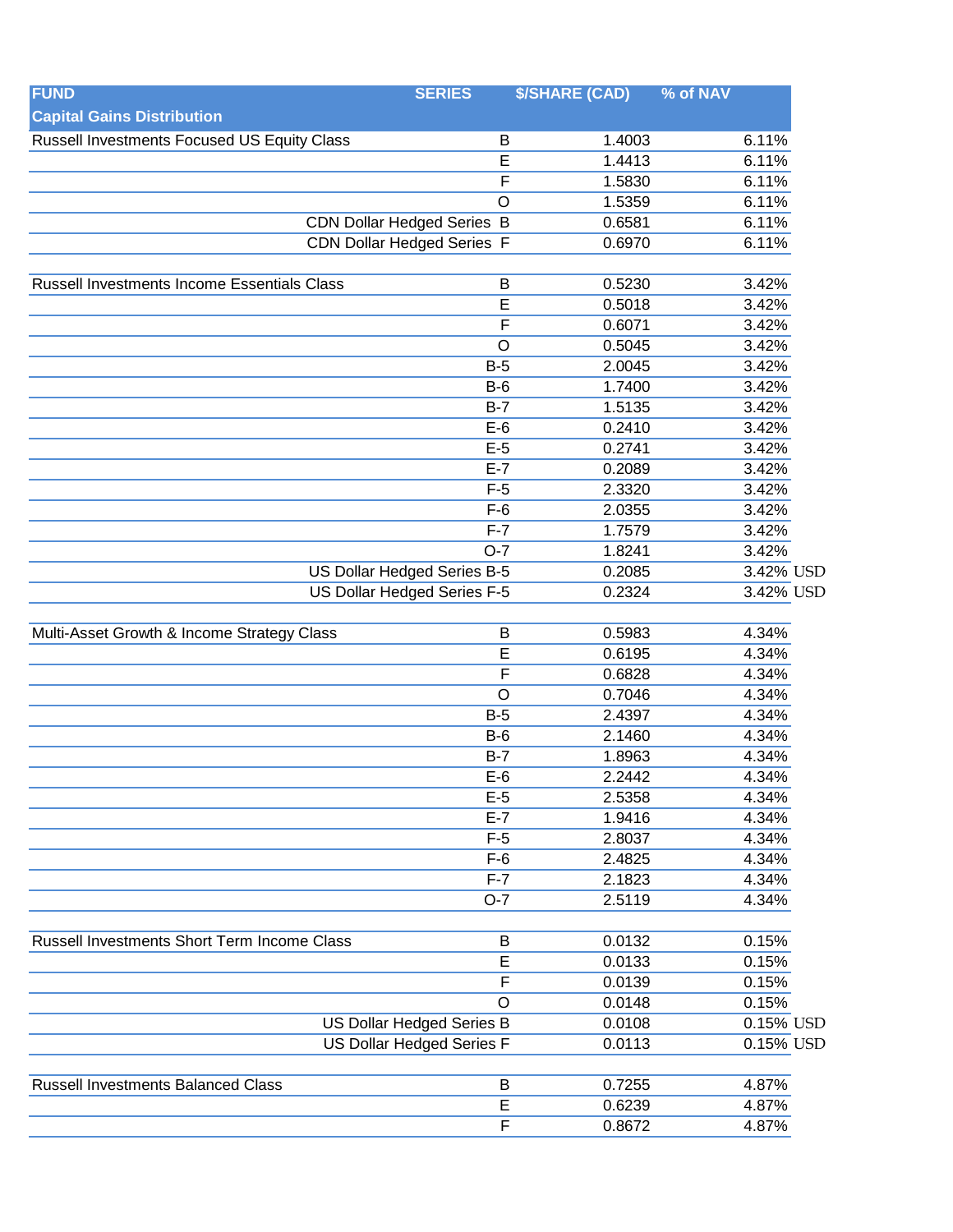| <b>FUND</b>                                        | <b>SERIES</b>           | <b>\$/SHARE (CAD)</b> | % of NAV |
|----------------------------------------------------|-------------------------|-----------------------|----------|
| <b>Capital Gains Distribution</b>                  |                         |                       |          |
|                                                    | $B-6$                   | 2.4169                | 4.87%    |
|                                                    | $F-6$                   | 2.8657                | 4.87%    |
|                                                    |                         |                       |          |
| <b>Russell Investments US Equity Class</b>         | B                       | 1.5200                | 6.21%    |
|                                                    | $\overline{\mathsf{E}}$ | 1.6385                | 6.21%    |
|                                                    | $\mathsf{F}$            | 1.8511                | 6.21%    |
|                                                    | O                       | 1.5411                | 6.21%    |
| Russell Investments Balanced Growth Class          | В                       | 0.8737                | 5.56%    |
|                                                    | $\overline{E}$          | 0.7649                | 5.56%    |
|                                                    | F                       | 1.0511                | 5.56%    |
|                                                    | $\circ$                 | 0.6843                | 5.56%    |
|                                                    | $B-7$                   | 2.5256                | 5.56%    |
|                                                    | $F-7$                   | 3.0662                | 5.56%    |
|                                                    |                         |                       |          |
| Multi-Asset Income Strategy Class                  | B                       | 0.3236                | 2.60%    |
|                                                    | E                       | 0.3274                | 2.60%    |
|                                                    | $\overline{F}$          | 0.3656                | 2.60%    |
|                                                    | $\circ$                 | 0.3105                | 2.60%    |
|                                                    | $B-5$                   | 1.4460                | 2.60%    |
|                                                    | $F-5$                   | 1.6408                | 2.60%    |
| Russell Investments Conservative Income Class      | B                       | 0.1014                | 1.07%    |
|                                                    | $\overline{E}$          | 0.1031                | 1.07%    |
|                                                    | $\overline{\mathsf{F}}$ | 0.1138                | 1.07%    |
|                                                    | $\circ$                 | 0.1121                | 1.07%    |
|                                                    | $B-5$                   | 0.5557                | 1.07%    |
|                                                    | $E-5$                   | 0.0824                | 1.07%    |
|                                                    | $F-5$                   | 0.6227                | 1.07%    |
| <b>Russell Investments Fixed Income Plus Class</b> |                         |                       |          |
| (formerly Multi-Asset Fixed Income Class)          | B                       | 0.0901                | 1.05%    |
|                                                    | E                       | 0.0904                | 1.05%    |
|                                                    | $\overline{F}$          | 0.0978                | 1.05%    |
|                                                    | $B-3$                   | 0.6062                | 1.05%    |
|                                                    | $F-3$                   | 0.6506                | 1.05%    |
|                                                    |                         |                       |          |
| Russell Investments Long-Term Growth Class         | B                       | 1.3321                | 7.41%    |
|                                                    | $\overline{\mathsf{E}}$ | 1.1723                | 7.41%    |
|                                                    | $\mathsf F$             | 1.5903                | 7.41%    |
|                                                    | $\mathsf O$             | 0.9722                | 7.41%    |
|                                                    |                         |                       |          |